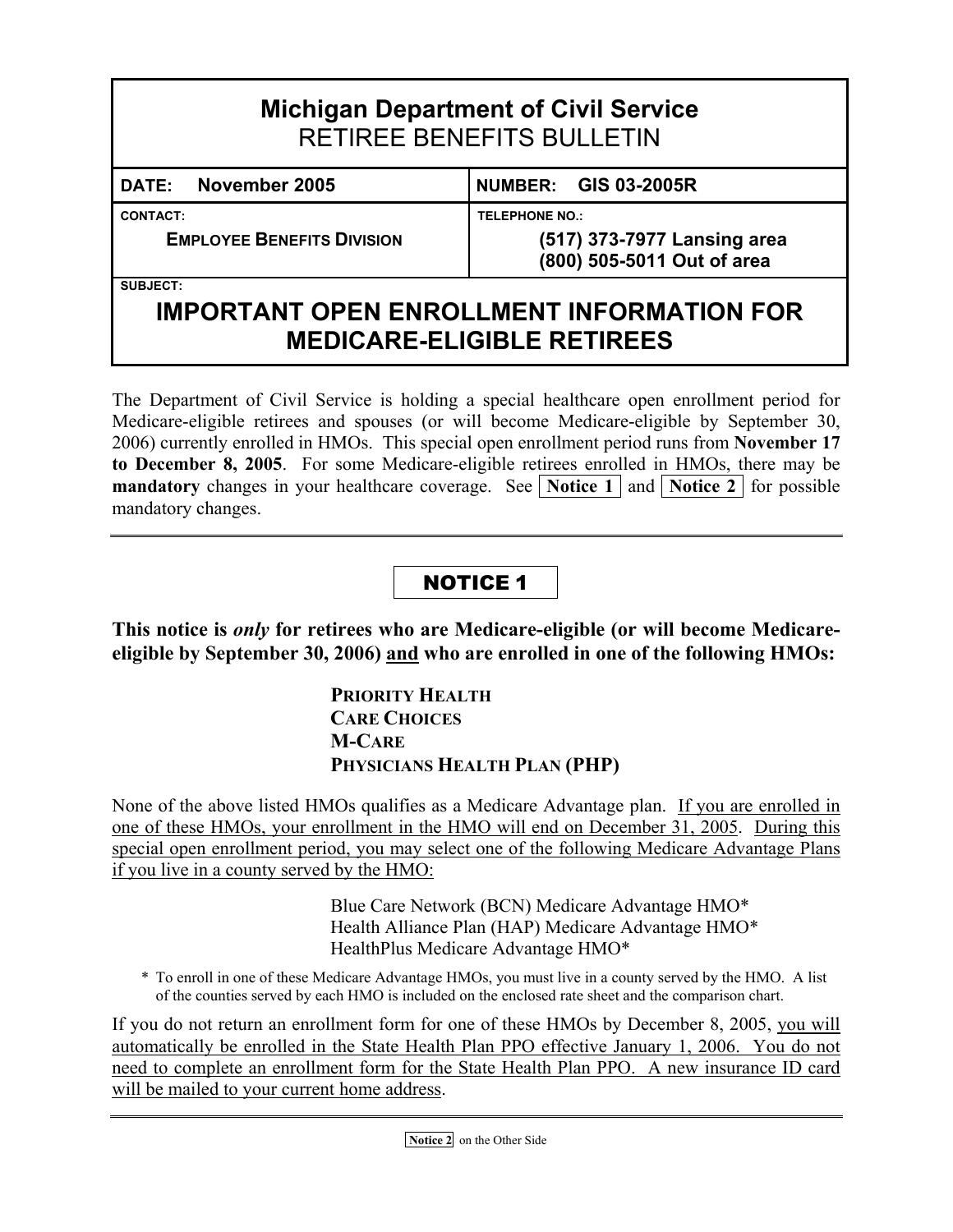#### NOTICE 2

<span id="page-1-0"></span>**This notice is** *only* **for retirees who are Medicare-eligible (or will become Medicareeligible by September 30, 2006) and who are enrolled in one of the following HMOs:** 

#### **BLUE CARE NETWORK (BCN) HEALTH ALLIANCE PLAN (HAP) HEALTHPLUS**

On January 1, 2006, these plans will become Medicare Advantage Plans. The service area for these Medicare Advantage plans has changed and, as a result, you may not live in the service area for your Medicare Advantage HMO. Please review the service area for your HMO on the enclosed rate sheets or comparison chart to determine if you live in the service area for the Medicare Advantage HMO. If your county of residence will no longer be in your HMO's service area, your enrollment in the HMO will end on December 31, 2005. You may enroll in the State Health Plan PPO or another Medicare Advantage HMO, if you live in the service area.

If you currently live outside your Medicare Advantage HMO's service area and do not select a new Medicare Advantage HMO by December 8, 2005, you will automatically be enrolled in the State Health Plan PPO effective January 1, 2006. You do not need to complete an enrollment form for the State Health Plan PPO. A new insurance ID card will be mailed to your current home address.

Medicare Advantage HMOs (BCN, HAP and HealthPlus) will be mailing enrollment information and forms to those who live in the service area. Instructions will be included. If you are currently enrolled in BCN, HAP or HealthPlus and want to remain in that HMO, you must complete the enrollment form for that HMO. You do not need to complete an enrollment form to enroll in the State Health Plan PPO. If we do not receive an enrollment form from you by December 8, 2005, you will automatically be enrolled in the State Health Plan PPO effective January 1, 2006. All enrollment forms should be returned to:

> Department of Civil Service Employee Benefits Division P. O. Box 30002 Lansing, MI 48909

Regardless of the option you select, all Medicare-eligible members will continue to be responsible for paying the Medicare Part B premium, which is deducted from your monthly Social Security check.

Questions concerning the information in this bulletin can be directed to the Employee Benefits Division at the Department of Civil Service. The telephone number is (800) 505-5011 or in Lansing (517) 373-7977.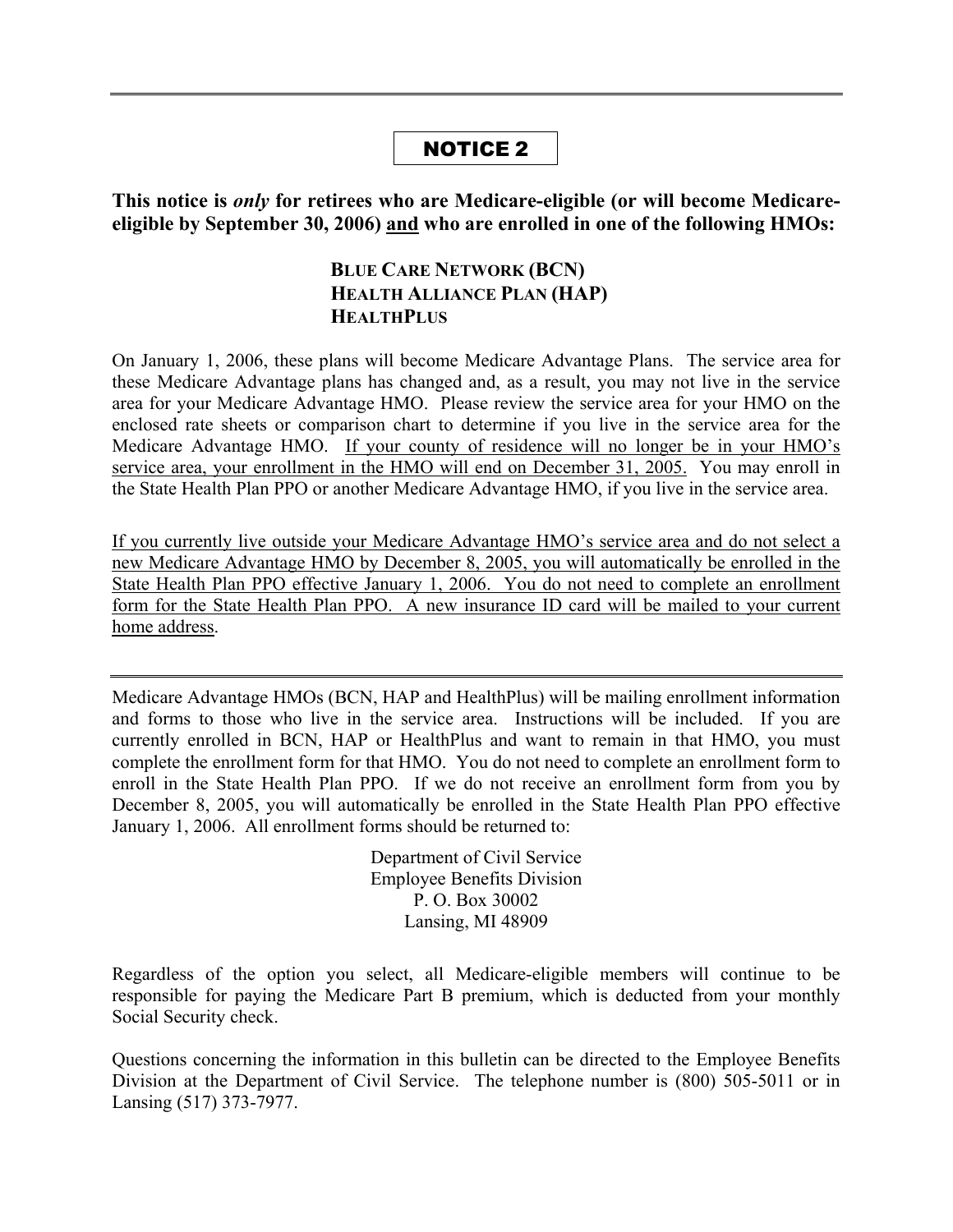



# Advantage You:

## Find the health care plan that's right for you

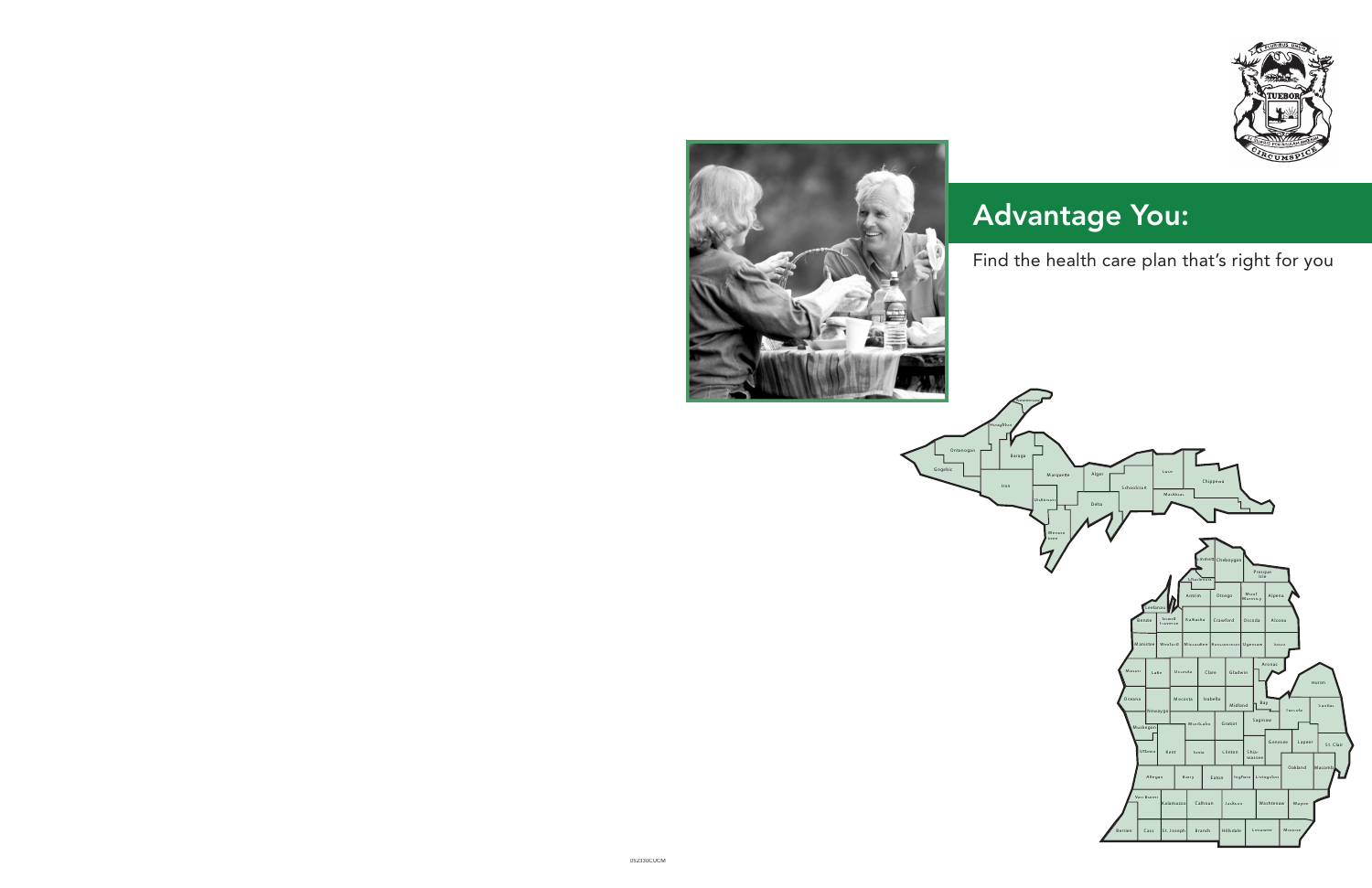| <b>Covered services</b>                                                       | <b>State Health Plan PPO</b>                             |                       | <b>BCN Advantage</b>                                                                      | <b>HAP Medicare Advantage</b>                                                                                                                                                                                                          | <b>HealthPlus Medicare</b><br>Advantage                                                   |  |  |
|-------------------------------------------------------------------------------|----------------------------------------------------------|-----------------------|-------------------------------------------------------------------------------------------|----------------------------------------------------------------------------------------------------------------------------------------------------------------------------------------------------------------------------------------|-------------------------------------------------------------------------------------------|--|--|
| Customer service phone number                                                 | 1-800-843-4876                                           |                       |                                                                                           |                                                                                                                                                                                                                                        |                                                                                           |  |  |
|                                                                               |                                                          |                       | Covered - 100%                                                                            | Covered - 100%                                                                                                                                                                                                                         | Covered - 100%                                                                            |  |  |
| <b>Availability</b>                                                           | In-network                                               | <b>Out-of-network</b> | Covered - 100%, limited to 60-day<br>treatments per medical episode,<br>per calendar year | Covered - 100%, limited to 60-day<br>treatments per medical episode,<br>per calendar year                                                                                                                                              | Covered - 100%, limited to 60-day<br>treatments per medical episode,<br>per calendar year |  |  |
| <b>Preventive services</b>                                                    | Preventive services subject to<br>\$1,500 yearly maximum |                       | Covered - 100% after \$10 copay                                                           | Covered - 100% after \$10 copay                                                                                                                                                                                                        | Covered - 100% after \$10 copay                                                           |  |  |
| Health maintenance exam or annual<br>gynecological exam                       | Covered - 100%, one per year                             | N/A                   |                                                                                           |                                                                                                                                                                                                                                        |                                                                                           |  |  |
| Pap smear screening - laboratory services only                                | Covered - 100%, one per year                             | N/A                   | Covered - 100% after copay                                                                | Covered - 100% after copay                                                                                                                                                                                                             | Covered - 100% after copay                                                                |  |  |
| Immunizations, annual flu shot and Hepatitis C<br>screening for those at risk | Covered - 100%                                           | N/A                   | (see below)                                                                               | (see below)                                                                                                                                                                                                                            | (see below)                                                                               |  |  |
| Fecal occult blood screening                                                  | Covered - 100%                                           | N/A                   |                                                                                           |                                                                                                                                                                                                                                        |                                                                                           |  |  |
| Flexible sigmoidoscopy                                                        | Covered - 100%                                           | N/A                   | N/A                                                                                       | N/A                                                                                                                                                                                                                                    | N/A                                                                                       |  |  |
| Colonoscopy                                                                   | Covered - 100%, not subject to<br>preventive maximum     | N/A                   | • \$10 for office visits,<br>office consultations                                         | • \$10 for office visits,<br>office consultations                                                                                                                                                                                      | • \$10 for office visits,<br>office consultations                                         |  |  |
| Prostate specific antigen screening                                           | Covered - 100%, one per year                             | N/A                   | and urgent care visits                                                                    | and urgent care visits                                                                                                                                                                                                                 | and urgent care visits                                                                    |  |  |
| <b>Mammography</b>                                                            |                                                          |                       | • \$10 for health maintenance exam<br>and gynecological exam                              | • \$10 for health maintenance exam<br>and gynecological exam                                                                                                                                                                           | • \$10 for health maintenance exam<br>and gynecological exam                              |  |  |
| Mammography screening                                                         | Covered - 100%, not subject to<br>preventive maximum     | N/A                   | • \$10 for physical therapy in<br>physician's office                                      | • \$10 for physical therapy in<br>physician's office                                                                                                                                                                                   | • \$10 for physical therapy in<br>physician's office                                      |  |  |
| <b>Physician office services</b>                                              |                                                          |                       | • \$50 for emergency room service                                                         | • \$50 for emergency room service                                                                                                                                                                                                      | • \$50 for emergency room service                                                         |  |  |
| Office visits, consultations and urgent care visits                           | Covered - 100% after copay<br>of up to \$10              | N/A                   | • \$5 for generic or \$10 for brand-name<br>prescription drugs (retail and                | • \$5 for generic or \$10 for brand-name<br>prescription drugs (retail and                                                                                                                                                             | • \$5 for generic or \$10 for brand-name<br>prescription drugs (retail and                |  |  |
| Outpatient and home visits                                                    | Covered - 100% after deductible                          | N/A                   | mail order)                                                                               | mail order)                                                                                                                                                                                                                            | mail order)                                                                               |  |  |
| <b>Emergency medical care</b>                                                 |                                                          |                       | None                                                                                      | None                                                                                                                                                                                                                                   | None                                                                                      |  |  |
| Hospital emergency room - medical<br>emergency or accidental injury           | Covered - 100%                                           | N/A                   | N/A                                                                                       | N/A                                                                                                                                                                                                                                    | N/A                                                                                       |  |  |
| Ambulance services - medically necessary                                      | Covered – 100% after deductible $ N/A $                  |                       |                                                                                           |                                                                                                                                                                                                                                        |                                                                                           |  |  |
| <b>Diagnostic services</b>                                                    |                                                          |                       | <b>HMO</b> benefit information                                                            |                                                                                                                                                                                                                                        |                                                                                           |  |  |
| Laboratory and pathology tests                                                | Covered - 100% after deductible                          | N/A                   |                                                                                           | This summary of benefits is designed to provide an overview of available HMO coverage and is subject to the terms<br>and conditions as dictated by the State of Michigan. Services must be obtained from participating plan physicians |                                                                                           |  |  |
| Diagnostic tests and X-rays                                                   | Covered - 100% after deductible                          | N/A                   |                                                                                           | and providers. In cases of conflict between this summary and your contract, the terms and conditions of the contract<br>govern. A detailed description of benefits and limitations is contained in your certificates and riders.       |                                                                                           |  |  |
| Radiation therapy                                                             | Covered – 100% after deductible $  N/A$                  |                       |                                                                                           |                                                                                                                                                                                                                                        |                                                                                           |  |  |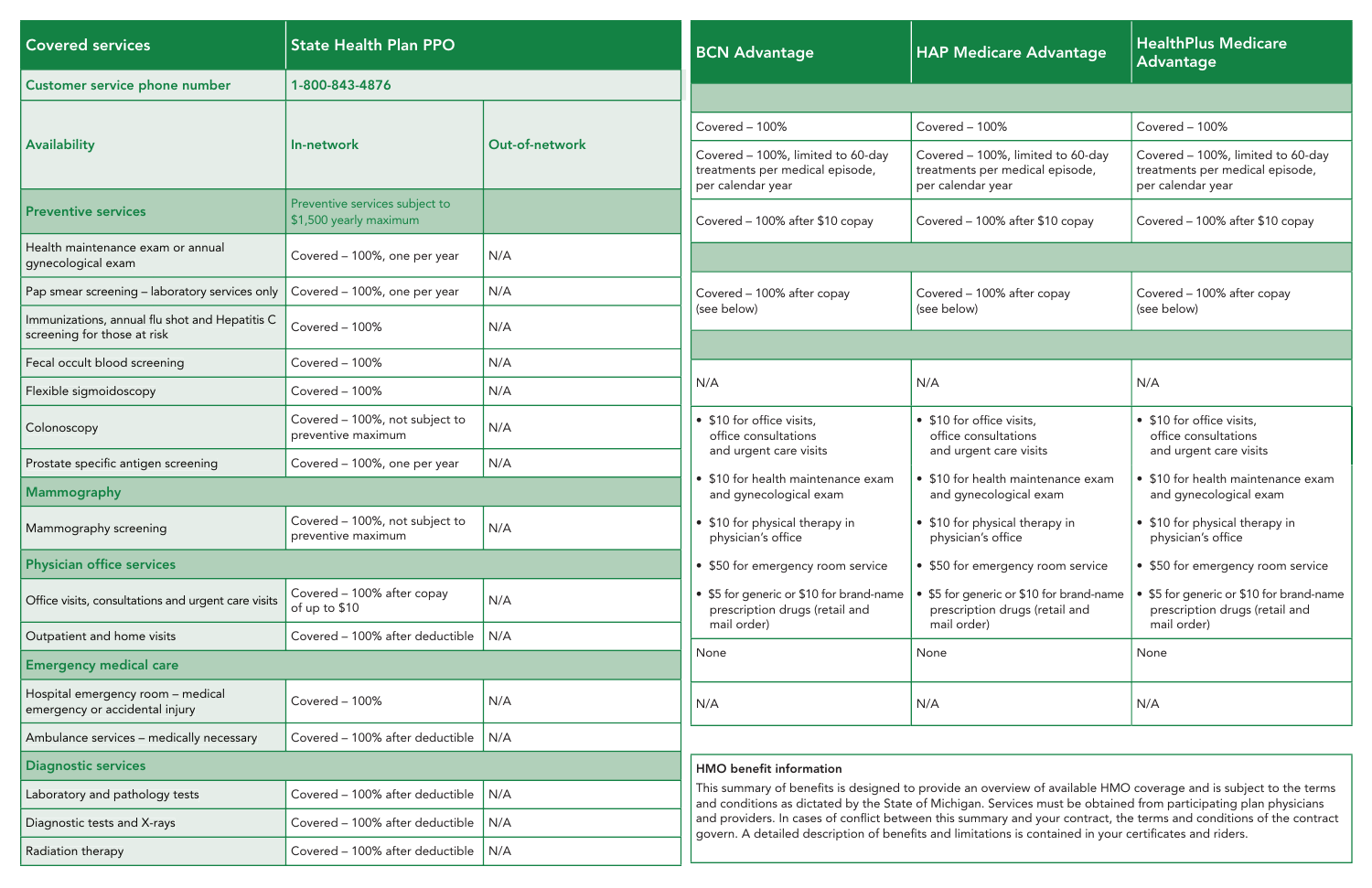| <b>Covered services</b>                                                                                                                                                                                                                  |                                                                                        | <b>State Health Plan PPO</b>                                                                                                                                                                                                                   |                | <b>BCN Advantage</b>                                                                                           | <b>HAP Medicare Advantage</b>                                       | <b>HealthPlus Medicare</b>                             |  |  |
|------------------------------------------------------------------------------------------------------------------------------------------------------------------------------------------------------------------------------------------|----------------------------------------------------------------------------------------|------------------------------------------------------------------------------------------------------------------------------------------------------------------------------------------------------------------------------------------------|----------------|----------------------------------------------------------------------------------------------------------------|---------------------------------------------------------------------|--------------------------------------------------------|--|--|
|                                                                                                                                                                                                                                          |                                                                                        | In-network                                                                                                                                                                                                                                     | Out-of-network |                                                                                                                |                                                                     | <b>Advantage</b>                                       |  |  |
|                                                                                                                                                                                                                                          | Other services (continued)                                                             |                                                                                                                                                                                                                                                |                | 1-800-450-3680                                                                                                 | 1-888-497-7549                                                      | 1-800-332-9161                                         |  |  |
| Private duty nursing                                                                                                                                                                                                                     |                                                                                        | Covered - 90% after deductible                                                                                                                                                                                                                 | N/A            | Calhoun, Clinton, Eaton, Genesee,<br>Ingham, Jackson, Kalamazoo, Kent,                                         | Genesee, Lapeer, Livingston,                                        | Genesee, Lapeer and Shiawassee                         |  |  |
|                                                                                                                                                                                                                                          | Outpatient physical, speech and occupational<br>therapy - facility and clinic services | Covered - 100% after deductible,<br>up to 90 combined visits per year                                                                                                                                                                          | N/A            | Lapeer, Livingston, Macomb, Muskegon,<br>Oakland, Ottawa, Saginaw, Shiawassee,<br>Washtenaw and Wayne counties | Macomb, Monroe, Oakland, St. Clair,<br>Washtenaw and Wayne counties | counties                                               |  |  |
|                                                                                                                                                                                                                                          | Outpatient physical therapy - physician's office                                       | Covered - 100% after deductible, $ N/A $<br>up to 90 combined visits per year                                                                                                                                                                  |                |                                                                                                                |                                                                     |                                                        |  |  |
|                                                                                                                                                                                                                                          | <b>Prescription medications</b>                                                        |                                                                                                                                                                                                                                                |                | Covered - 100% after \$10 copay                                                                                | Covered - 100% after \$10 copay                                     | Covered - 100% after \$10 copay                        |  |  |
| Prescription drugs                                                                                                                                                                                                                       |                                                                                        | Covered - 100% after copay<br>(see below), Administered by                                                                                                                                                                                     | N/A            | Covered - 100%                                                                                                 | Covered - 100%                                                      | Covered - 100%                                         |  |  |
|                                                                                                                                                                                                                                          |                                                                                        | <b>Express Scripts</b>                                                                                                                                                                                                                         |                | Covered - 100%                                                                                                 | Covered - 100%                                                      | Covered - 100%                                         |  |  |
|                                                                                                                                                                                                                                          | Deductible, copays and out-of-pocket dollar maximums                                   |                                                                                                                                                                                                                                                |                | Covered - 100%                                                                                                 | Covered - 100%                                                      | Covered - 100%                                         |  |  |
| Deductible                                                                                                                                                                                                                               |                                                                                        | \$200 per member, \$400 per family   N/A                                                                                                                                                                                                       |                | Covered - 100%                                                                                                 | Covered - 100%                                                      | Covered - 100%                                         |  |  |
| Copays                                                                                                                                                                                                                                   | • Fixed dollar copays                                                                  | • \$10 for office visits,<br>office consultations                                                                                                                                                                                              | N/A            | Covered - 100%                                                                                                 | Covered - 100%                                                      | Covered - 100%                                         |  |  |
|                                                                                                                                                                                                                                          |                                                                                        | and urgent care visits                                                                                                                                                                                                                         |                | Covered - 100%                                                                                                 | Covered - 100%                                                      | Covered - 100%                                         |  |  |
|                                                                                                                                                                                                                                          |                                                                                        | • \$7 for generic, \$15 for preferred<br>or \$30 for nonpreferred                                                                                                                                                                              |                |                                                                                                                |                                                                     |                                                        |  |  |
|                                                                                                                                                                                                                                          |                                                                                        | prescription drugs (retail and<br>mail order)                                                                                                                                                                                                  |                | Covered - 100%                                                                                                 | Covered - 100%                                                      | Covered - 100%                                         |  |  |
|                                                                                                                                                                                                                                          |                                                                                        |                                                                                                                                                                                                                                                |                |                                                                                                                |                                                                     |                                                        |  |  |
|                                                                                                                                                                                                                                          |                                                                                        |                                                                                                                                                                                                                                                |                | Covered - 100% after \$10 copay                                                                                | Covered - 100% after \$10 copay                                     | Covered - 100% after \$10 copay                        |  |  |
|                                                                                                                                                                                                                                          |                                                                                        |                                                                                                                                                                                                                                                |                | Covered - 100% after \$10 copay                                                                                | Covered - 100% after \$10 copay                                     | Covered - 100% after \$10 copay                        |  |  |
|                                                                                                                                                                                                                                          | • Percent copays                                                                       | • 10% for private duty nursing,<br>chiropractic and acupuncture                                                                                                                                                                                | N/A            |                                                                                                                |                                                                     |                                                        |  |  |
|                                                                                                                                                                                                                                          | Annual out-of-pocket dollar maximums                                                   | \$1,000 per member,<br>\$2,000 per family                                                                                                                                                                                                      | N/A            | Covered - 100% after \$50 copay,<br>waived if admitted                                                         | Covered - 100% after \$50 copay,<br>waived if admitted              | Covered - 100% after \$50 copay,<br>waived if admitted |  |  |
|                                                                                                                                                                                                                                          |                                                                                        |                                                                                                                                                                                                                                                |                | Covered - 100%, ground and air                                                                                 | Covered - 100%, ground and air                                      | Covered - 100%, ground and air                         |  |  |
|                                                                                                                                                                                                                                          | <b>State Health Plan PPO information</b>                                               |                                                                                                                                                                                                                                                |                |                                                                                                                |                                                                     |                                                        |  |  |
| This is intended as an easy-to-read summary. It is not a contract. Additional limitations and exclusions may apply to<br>covered services. Payment amounts are based on the Blue Cross Blue Shield of Michigan approved amount, less any |                                                                                        |                                                                                                                                                                                                                                                |                | Covered - 100%                                                                                                 | Covered - 100%                                                      | Covered - 100%                                         |  |  |
|                                                                                                                                                                                                                                          |                                                                                        | applicable deductible and/or copay amounts required by the State Health Plan PPO. This coverage is provided pursuant<br>to a contract entered into in the state of Michigan and shall be construed under the jurisdiction and according to the |                | Covered - 100%                                                                                                 | Covered - 100%                                                      | Covered - 100%                                         |  |  |
|                                                                                                                                                                                                                                          | laws of the state of Michigan.                                                         |                                                                                                                                                                                                                                                |                | Covered - 100%                                                                                                 | Covered - 100%                                                      | Covered - 100%                                         |  |  |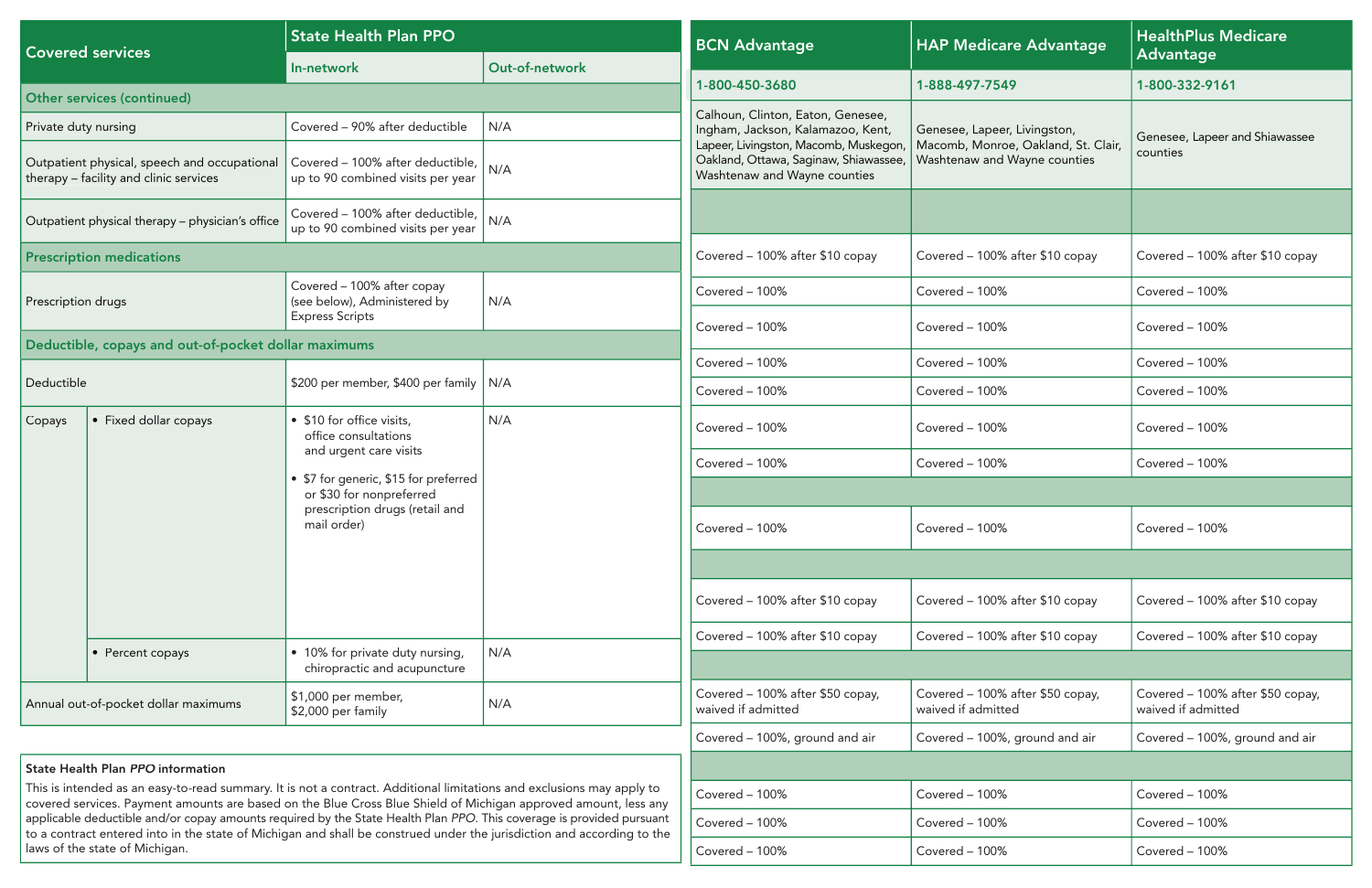|                                                                                                                  | <b>State Health Plan PPO</b>                                                               |                       |                                                                            |                                                                            | <b>HealthPlus Medicare</b>                                                 |  |  |
|------------------------------------------------------------------------------------------------------------------|--------------------------------------------------------------------------------------------|-----------------------|----------------------------------------------------------------------------|----------------------------------------------------------------------------|----------------------------------------------------------------------------|--|--|
| <b>Covered services</b>                                                                                          | In-network                                                                                 | Out-of-network        | <b>BCN Advantage</b>                                                       | <b>HAP Medicare Advantage</b>                                              | Advantage                                                                  |  |  |
| <b>Hospital care</b>                                                                                             |                                                                                            |                       |                                                                            |                                                                            |                                                                            |  |  |
| Semi-private room, inpatient physician care,<br>general nursing care, hospital services and<br>supplies          | Covered - 100% after deductible,  <br>unlimited days                                       | N/A                   | Covered - 100%, unlimited days                                             | Covered - 100%, unlimited days                                             | Covered - 100%, unlimited days                                             |  |  |
| Inpatient consultations                                                                                          | Covered - 100% after deductible                                                            | N/A                   | Covered - 100%                                                             | Covered - 100%                                                             | Covered - 100%                                                             |  |  |
| Chemotherapy                                                                                                     | Covered – 100% after deductible $  N/A$                                                    |                       | Covered - 100%                                                             | Covered - 100%                                                             | Covered - 100%                                                             |  |  |
| Alternatives to hospital care                                                                                    |                                                                                            |                       |                                                                            |                                                                            |                                                                            |  |  |
| Skilled nursing care                                                                                             | Covered - 100% after deductible,<br>up to 120 days                                         | N/A                   | Covered - 100%, up to 730 days                                             | Covered - 100%, up to 730 days                                             | Covered - 100%, up to 730 days                                             |  |  |
| Hospice care                                                                                                     | Covered - 100%, limited to the<br>lifetime dollar maximum that is<br>adjusted by the state | N/A                   | Covered - 100% in facility,<br>\$10 office visit fee for each home visit   | Covered - 100% in facility,<br>\$10 office visit fee for each home visit   | Covered - 100% in facility,<br>\$10 office visit fee for each home visit   |  |  |
| Home health care                                                                                                 | Covered - 100% after deductible,<br>unlimited visits                                       | N/A                   | Covered - 100% in facility,<br>\$10 office visit fee for each home visit   | Covered - 100% in facility,<br>\$10 office visit fee for each home visit   | Covered - 100% in facility,<br>\$10 office visit fee for each home visit   |  |  |
| <b>Surgical services</b>                                                                                         |                                                                                            |                       |                                                                            |                                                                            |                                                                            |  |  |
| Surgery - includes related surgical services                                                                     | Covered - 100% after deductible                                                            | N/A                   | Covered - 100%                                                             | Covered - 100%                                                             | Covered - 100%                                                             |  |  |
| Voluntary sterilization                                                                                          | Covered - 100% after deductible                                                            | N/A                   | Covered - 100%                                                             | Covered - 100%                                                             | Covered - 100%                                                             |  |  |
| Human organ transplants                                                                                          |                                                                                            |                       |                                                                            |                                                                            |                                                                            |  |  |
| Liver, heart, lung, pancreas and other specified<br>organ transplants - covered in designated<br>facilities only | Covered - 100% after deductible,<br>up to \$1 million maximum per<br>transplant type       | N/A                   | Covered - 100%, subject to<br>medical criteria                             | Covered - 100%, subject to<br>medical criteria                             | Covered - 100%, subject to<br>medical criteria                             |  |  |
| Organ and tissue transplants                                                                                     |                                                                                            |                       |                                                                            |                                                                            |                                                                            |  |  |
| Bone marrow - specific criteria apply                                                                            | Covered – 100% after deductible $ N/A $                                                    |                       | Covered - 100%, subject to<br>medical criteria                             | Covered - 100%, subject to<br>medical criteria                             | Covered - 100%, subject to<br>medical criteria                             |  |  |
| Kidney, cornea and skin                                                                                          | Covered – 100% after deductible $ N/A $                                                    |                       | Covered - 100%, subject to<br>medical criteria                             | Covered - 100%, subject to<br>medical criteria                             | Covered - 100%, subject to<br>medical criteria                             |  |  |
| <b>Other services</b>                                                                                            |                                                                                            |                       |                                                                            |                                                                            |                                                                            |  |  |
| Allergy testing and injections                                                                                   | Covered - 100% after deductible                                                            | N/A                   | Covered - 100%                                                             | Covered - 100%                                                             | Covered - 100%                                                             |  |  |
| Acupuncture                                                                                                      | Covered - 90% after deductible                                                             | N/A                   | Not covered                                                                | Not covered                                                                | Not covered                                                                |  |  |
| Chiropractic spinal manipulation                                                                                 | Covered - 90% after deductible,<br>up to 24 visits per calendar year                       | N/A                   | Covered - 100% after \$10 copay when<br>referred by primary care physician | Covered - 100% after \$10 copay when<br>referred by primary care physician | Covered - 100% after \$10 copay when<br>referred by primary care physician |  |  |
| Durable medical equipment                                                                                        | Covered - 100% SUPPORT                                                                     | Covered - 80% SUPPORT | Covered - 100%                                                             | Covered - 100%                                                             | Covered - 100%                                                             |  |  |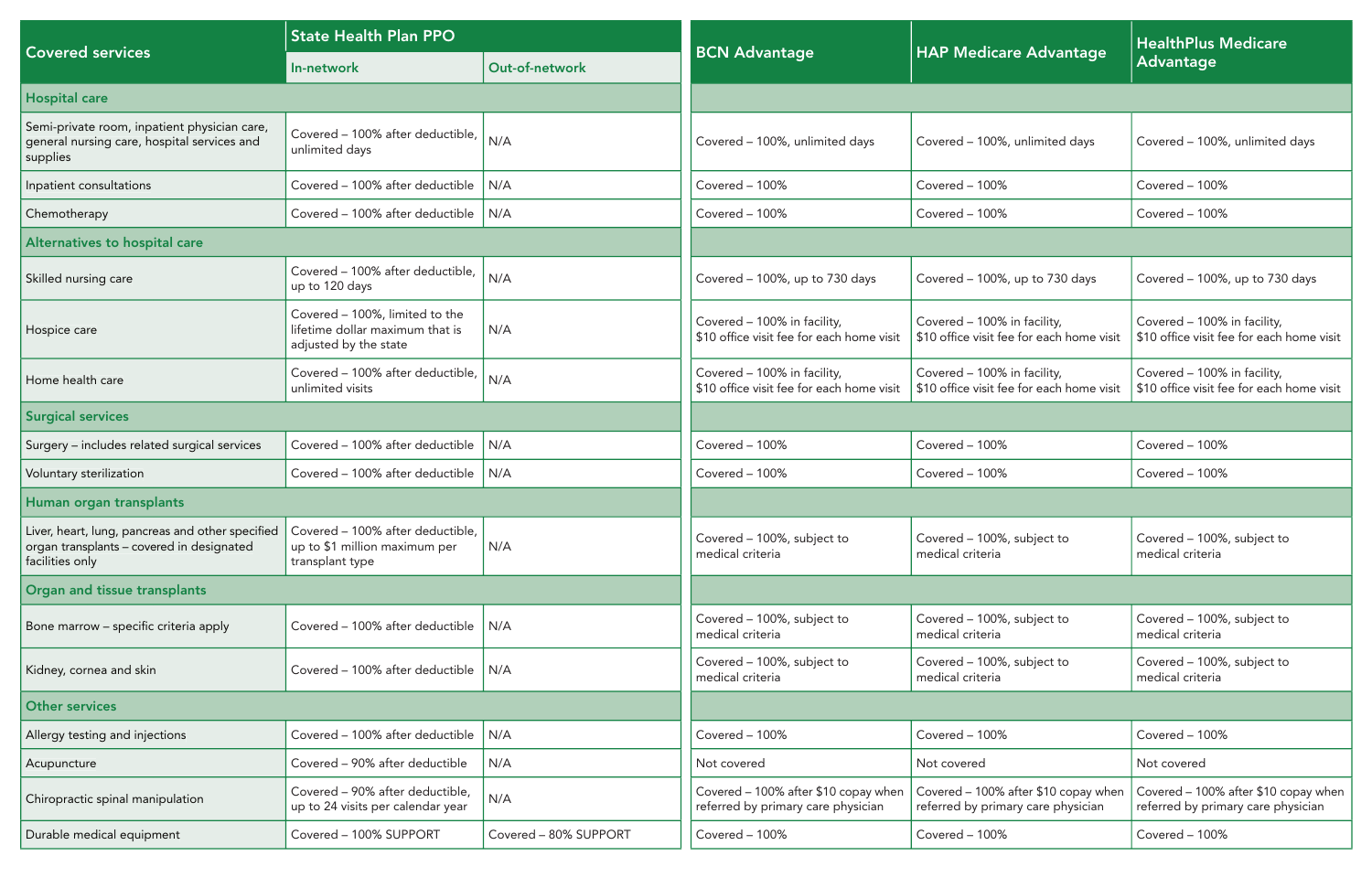|                 | <b>Retiree's State Health Plan</b>        |    |         |    |              |    |                |    |              |  |  |  |
|-----------------|-------------------------------------------|----|---------|----|--------------|----|----------------|----|--------------|--|--|--|
|                 | Effective January 1, 2006                 |    |         |    |              |    |                |    |              |  |  |  |
|                 |                                           |    |         |    |              |    |                |    |              |  |  |  |
|                 |                                           |    | Retiree |    | <b>State</b> |    | <b>MONTHLY</b> |    | Retiree      |  |  |  |
| <b>121-BCBS</b> |                                           |    | Share   |    | Share        |    | <b>TOTAL</b>   |    | <b>COBRA</b> |  |  |  |
| G               | <b>Retiree Only</b>                       | \$ | 29.94   | \$ | 584.09       | \$ | 614.03         | \$ | 626.31       |  |  |  |
|                 | Retiree & Spouse                          | \$ | 61.40   | \$ | 1,166.64     | \$ | 1,228.04       | \$ | 1,252.60     |  |  |  |
| R               | Retiree & Child(ren)                      | \$ | 38.68   | \$ | 734.77       | \$ | 773.45         | \$ | 788.92       |  |  |  |
| W               | Retiree, Spouse & Child(ren)              | \$ | 71.08   | \$ | 1,350.54     | \$ | 1,421.62       | \$ | 1,450.05     |  |  |  |
| H               | Retiree 65+ Only                          | \$ |         | \$ | 321.95       | \$ | 321.95         | \$ | 328.39       |  |  |  |
| М               | Retiree 65+ & Spouse 65+                  | \$ |         | \$ | 643.91       | \$ | 643.91         | \$ | 656.78       |  |  |  |
| S               | Retiree 65+ & Child(ren)                  | \$ |         | \$ | 481.38       | \$ | 481.38         | \$ | 491.00       |  |  |  |
| X               | Retiree 65+ & Spouse 65+ & Child(ren)     | \$ |         | \$ | 837.50       | \$ | 837.50         | \$ | 854.24       |  |  |  |
| N               | Retiree under 65 & Spouse 65+             | \$ |         | \$ | 935.98       | \$ | 935.98         | \$ | 954.70       |  |  |  |
| P               | Retiree 65+ & Spouse under 65             | \$ |         | \$ | 935.98       | \$ | 935.98         | \$ | 954.70       |  |  |  |
| Y               | Retiree under 65, Spouse 65+ & Child(ren) | \$ |         | \$ | 1,129.56     | \$ | 1,129.56       | \$ | 1,152.15     |  |  |  |
| Ζ               | Retiree 65+, Spouse under 65 & Child(ren) | \$ |         | \$ | 1,129.56     |    | 1,129.56       |    | 1,152.15     |  |  |  |

|            | <b>Retiree's State Dental Plan</b>                           |    |       |  |        |   |              |  |              |  |  |
|------------|--------------------------------------------------------------|----|-------|--|--------|---|--------------|--|--------------|--|--|
|            | Effective January 1, 2006                                    |    |       |  |        |   |              |  |              |  |  |
|            |                                                              |    |       |  |        |   |              |  |              |  |  |
|            | <b>MONTHLY</b><br>Retiree<br>Retiree<br><b>State</b>         |    |       |  |        |   |              |  |              |  |  |
| <b>DDR</b> |                                                              |    | Share |  | Share  |   | <b>TOTAL</b> |  | <b>COBRA</b> |  |  |
| Е          | <b>Retiree Only</b>                                          |    | 3.96  |  | 35.63  |   | 39.59        |  | 40.38        |  |  |
| S          | Retiree & Spouse                                             | ъĐ | 7.21  |  | 64.93  | S | 72.14        |  | 73.58        |  |  |
| C          | 89.89<br>Retiree & Child(ren)<br>79.31<br>88.13<br>8.81<br>S |    |       |  |        |   |              |  |              |  |  |
|            | Retiree, Spouse & Child(ren)                                 | S  | 12.06 |  | 108.63 |   | 120.69       |  | 123.10       |  |  |

|     | <b>Retiree's State Vision Plan</b>                                         |   |      |      |       |   |       |  |       |  |  |
|-----|----------------------------------------------------------------------------|---|------|------|-------|---|-------|--|-------|--|--|
|     | Effective January 1, 2006                                                  |   |      |      |       |   |       |  |       |  |  |
|     |                                                                            |   |      |      |       |   |       |  |       |  |  |
|     | <b>MONTHLY</b><br>Retiree<br><b>State</b><br>Retiree                       |   |      |      |       |   |       |  |       |  |  |
| VBR | <b>TOTALS</b><br><b>COBRA</b><br>Share<br>Share                            |   |      |      |       |   |       |  |       |  |  |
| Е   | Retiree Only                                                               |   | 0.64 | - \$ | 5.73  |   | 6.37  |  | 6.50  |  |  |
| S   | Retiree & Spouse                                                           |   | 1.05 |      | 9.32  | S | 10.36 |  | 10.57 |  |  |
| C   | 14.78<br>Retiree & Child(ren)<br>1.45<br>14.49<br>13.04<br>S<br>- \$<br>-S |   |      |      |       |   |       |  |       |  |  |
|     | Retiree, Spouse & Child(ren)                                               | S | 1.86 |      | 16.62 |   | 18.48 |  | 18.85 |  |  |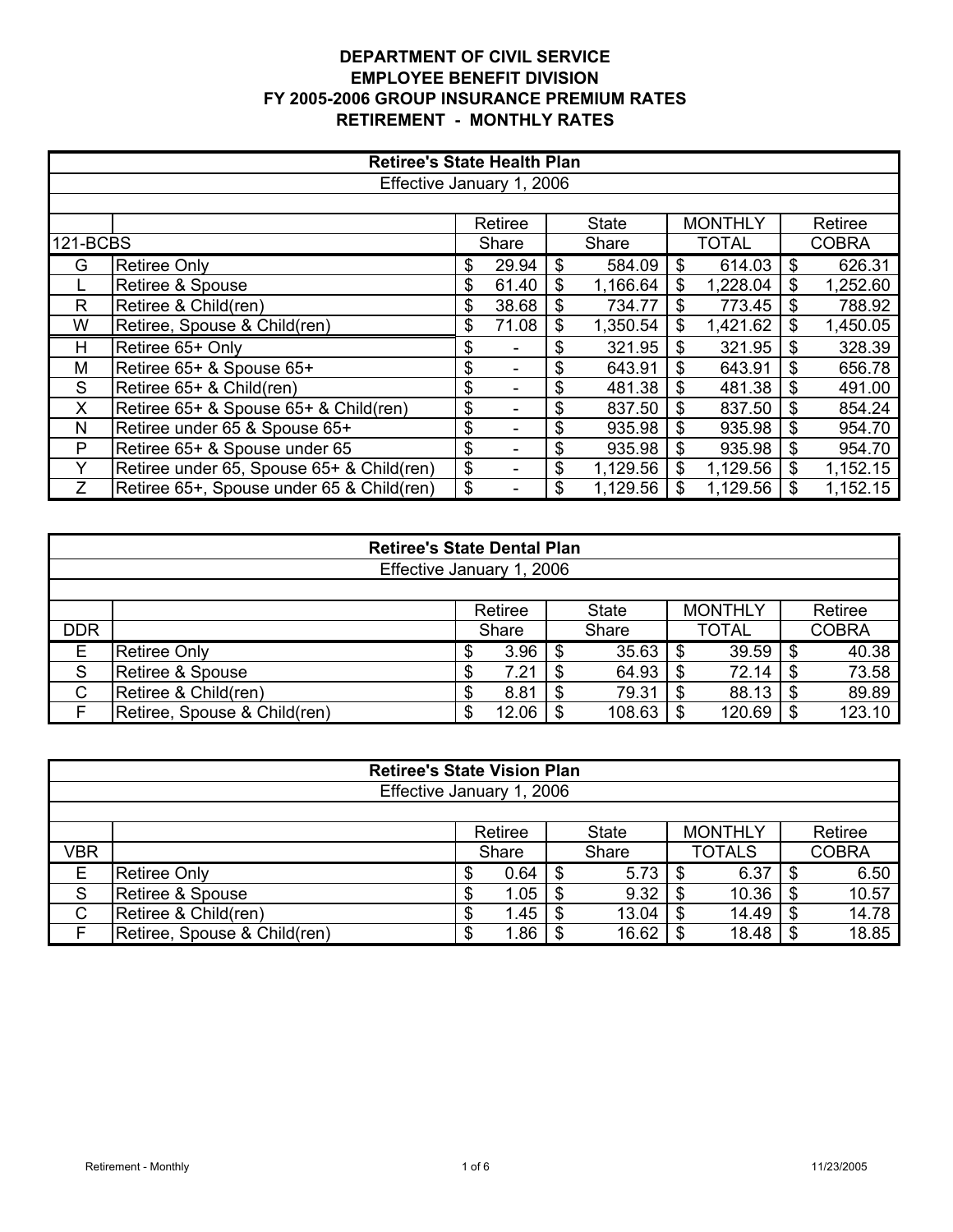|     | <b>Blue Care Network Mid Michigan</b>                                                |     |        |    |          |    |          |    |          |  |  |  |  |
|-----|--------------------------------------------------------------------------------------|-----|--------|----|----------|----|----------|----|----------|--|--|--|--|
|     | Effective January 1, 2006                                                            |     |        |    |          |    |          |    |          |  |  |  |  |
|     | Service Area: Clinton, Eaton, Ingham, Jackson, Livingston                            |     |        |    |          |    |          |    |          |  |  |  |  |
|     |                                                                                      |     |        |    |          |    |          |    |          |  |  |  |  |
|     | <b>MONTHLY</b><br>Retiree<br>Retiree<br>State                                        |     |        |    |          |    |          |    |          |  |  |  |  |
| 171 | <b>TOTAL</b><br><b>COBRA</b><br>Share<br>Share                                       |     |        |    |          |    |          |    |          |  |  |  |  |
| G   | 699.02<br>101.22<br>584.09<br>685.31<br><b>Retiree Only</b><br>\$<br>\$<br>\$<br>\$. |     |        |    |          |    |          |    |          |  |  |  |  |
|     | Retiree & Spouse                                                                     | \$. | 203.98 | \$ | 1,166.64 | \$ | 1,370.62 | \$ | 1,398.03 |  |  |  |  |
| R   | Retiree & Child(ren)                                                                 | \$  | 128.03 | \$ | 734.77   | \$ | 862.80   | \$ | 880.06   |  |  |  |  |
| W   | Retiree, Spouse & Child(ren)                                                         | \$  | 235.95 | \$ | 1,350.54 | \$ | 1,586.49 | \$ | 1,618.22 |  |  |  |  |
| H   | Retiree 65+ Only                                                                     | \$  |        | \$ | 291.16   | \$ | 291.16   | \$ | 296.98   |  |  |  |  |
| M   | Retiree 65+ & Spouse 65+                                                             | \$  |        | \$ | 582.32   | \$ | 582.32   | \$ | 593.97   |  |  |  |  |
| S   | Retiree 65+ & Child(ren)                                                             | \$  |        | \$ | 468.65   | \$ | 468.65   | \$ | 478.02   |  |  |  |  |
| X   | Retiree 65+ & Spouse 65+ & Child(ren)                                                | \$  |        | \$ | 759.81   | \$ | 759.81   | \$ | 775.01   |  |  |  |  |
| N   | Retiree under 65 & Spouse 65+                                                        | \$  |        | \$ | 935.98   | \$ | 935.98   | \$ | 954.70   |  |  |  |  |
| P   | \$<br>Retiree 65+ & Spouse under 65<br>935.98<br>\$<br>935.98<br>\$<br>\$<br>954.70  |     |        |    |          |    |          |    |          |  |  |  |  |
| Y   | Retiree under 65, Spouse 65+ & Child(ren)                                            | \$  |        | \$ | 1,129.56 | \$ | 1,129.56 | \$ | 1,152.15 |  |  |  |  |
| Z   | Retiree 65+, Spouse under 65 & Child(ren)                                            | \$  |        | \$ | 1,129.56 |    | 1,129.56 | \$ | 1,152.15 |  |  |  |  |

|     | <b>Blue Care Network East Michigan-Flint</b>                                           |                                                    |        |    |          |    |          |    |          |  |  |  |
|-----|----------------------------------------------------------------------------------------|----------------------------------------------------|--------|----|----------|----|----------|----|----------|--|--|--|
|     | Effective January 1, 2006                                                              |                                                    |        |    |          |    |          |    |          |  |  |  |
|     | Service Area: Genesee, Lapeer, Shiawassee                                              |                                                    |        |    |          |    |          |    |          |  |  |  |
|     |                                                                                        |                                                    |        |    |          |    |          |    |          |  |  |  |
|     | <b>MONTHLY</b><br>Retiree<br>State<br>Retiree                                          |                                                    |        |    |          |    |          |    |          |  |  |  |
| 181 | <b>TOTAL</b><br><b>COBRA</b><br>Share<br>Share                                         |                                                    |        |    |          |    |          |    |          |  |  |  |
| G   | <b>Retiree Only</b>                                                                    | S                                                  | 104.41 | \$ | 584.09   | \$ | 688.50   | S  | 702.27   |  |  |  |
|     | 210.38<br>1,404.56<br>\$<br>1,166.64<br>\$<br>1,377.02<br>Retiree & Spouse<br>\$<br>\$ |                                                    |        |    |          |    |          |    |          |  |  |  |
| R   | Retiree & Child(ren)                                                                   | 866.83<br>132.06<br>\$<br>734.77<br>\$<br>\$<br>\$ |        |    |          |    |          |    | 884.17   |  |  |  |
| W   | Retiree, Spouse & Child(ren                                                            | \$                                                 | 243.35 | \$ | 1,350.54 | \$ | 1,593.89 | \$ | 1,625.77 |  |  |  |
| H.  | Retiree 65+ Only                                                                       | \$                                                 |        | \$ | 321.95   | \$ | 321.95   | \$ | 328.39   |  |  |  |
| M   | Retiree 65+ & Spouse 65+                                                               | \$                                                 |        | \$ | 643.91   | \$ | 643.90   | \$ | 656.78   |  |  |  |
| S   | Retiree 65+ & Child(ren)                                                               | \$                                                 |        | \$ | 481.38   | \$ | 481.38   | \$ | 491.01   |  |  |  |
| X.  | Retiree 65+ & Spouse 65+ & Child(ren)                                                  | \$                                                 |        | \$ | 822.23   | \$ | 822.23   | \$ | 838.67   |  |  |  |
| N   | Retiree under 65 & Spouse 65+                                                          | \$                                                 |        | \$ | 935.98   | \$ | 935.98   | \$ | 954.70   |  |  |  |
| P   | \$<br>Retiree 65+ & Spouse under 65<br>\$<br>\$<br>\$<br>954.70<br>935.98<br>935.98    |                                                    |        |    |          |    |          |    |          |  |  |  |
| Y   | Retiree under 65, Spouse 65+ & Child(ren)                                              | \$                                                 |        | \$ | 1,129.56 | \$ | 1,129.56 | \$ | 1,152.15 |  |  |  |
| Ζ   | Retiree 65+, Spouse under 65 & Child(ren)                                              | \$                                                 |        | \$ | 1,129.56 |    | 1,129.56 |    | 1,152.15 |  |  |  |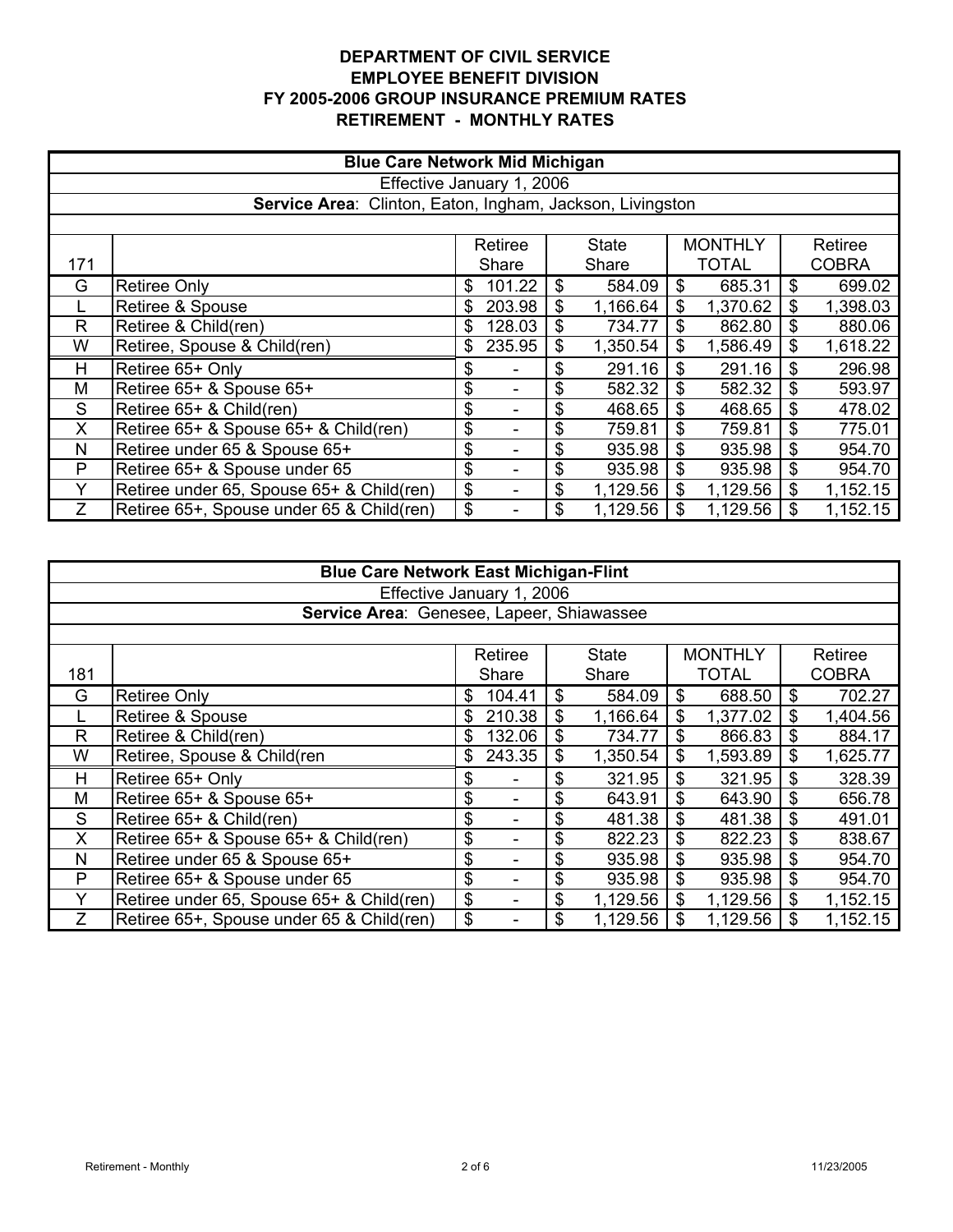|     | <b>Blue Care Network East Michigan-Saginaw</b> |    |         |    |              |    |                |    |          |  |  |
|-----|------------------------------------------------|----|---------|----|--------------|----|----------------|----|----------|--|--|
|     | Effective January 1, 2006                      |    |         |    |              |    |                |    |          |  |  |
|     | Service Area: Saginaw                          |    |         |    |              |    |                |    |          |  |  |
|     |                                                |    |         |    |              |    |                |    |          |  |  |
|     |                                                |    | Retiree |    | <b>State</b> |    | <b>MONTHLY</b> |    | Retiree  |  |  |
| 191 | <b>TOTAL</b><br><b>COBRA</b><br>Share<br>Share |    |         |    |              |    |                |    |          |  |  |
| G   | <b>Retiree Only</b>                            | \$ | 93.96   | \$ | 584.09       | \$ | 678.05         | \$ | 691.61   |  |  |
|     | Retiree & Spouse                               | \$ | 189.45  | \$ | 1,166.64     | \$ | 1,356.09       | \$ | 1,383.21 |  |  |
| R.  | Retiree & Child(ren)                           | \$ | 118.90  | \$ | 734.77       | \$ | 853.67         | \$ | 870.74   |  |  |
| W   | Retiree, Spouse & Child(ren                    | \$ | 219.15  | \$ | 1,350.54     | \$ | 1,569.69       | \$ | 1,601.08 |  |  |
| H   | Retiree 65+ Only                               | \$ |         | \$ | 321.95       | \$ | 321.95         | \$ | 328.39   |  |  |
| M   | Retiree 65+ & Spouse 65+                       | \$ |         | \$ | 643.91       | \$ | 643.90         | \$ | 656.78   |  |  |
| S   | Retiree 65+ & Child(ren)                       | \$ | -       | \$ | 481.38       | \$ | 481.38         | \$ | 491.01   |  |  |
| X   | Retiree 65+ & Spouse 65+ & Child(ren)          | \$ |         | \$ | 819.52       | \$ | 819.52         | \$ | 835.91   |  |  |
| N   | Retiree under 65 & Spouse 65+                  | \$ |         | \$ | 935.98       | \$ | 935.98         | \$ | 954.70   |  |  |
| P   | Retiree 65+ & Spouse under 65                  | \$ |         | \$ | 935.98       | \$ | 935.98         | \$ | 954.70   |  |  |
| Υ   | Retiree under 65, Spouse 65+ & Child(ren)      | \$ |         | \$ | 1,129.56     | \$ | 1,129.56       | \$ | 1,152.15 |  |  |
| Ζ   | Retiree 65+, Spouse under 65 & Child(ren)      | \$ |         | \$ | 1,129.56     |    | 1,129.56       |    | 1,152.15 |  |  |

|     | <b>Blue Care Network Southeast Michigan</b>                                         |     |         |    |              |    |                |    |              |  |  |
|-----|-------------------------------------------------------------------------------------|-----|---------|----|--------------|----|----------------|----|--------------|--|--|
|     | Effective January 1, 2006                                                           |     |         |    |              |    |                |    |              |  |  |
|     | Service Area: Macomb, Oakland, Washtenaw, Wayne                                     |     |         |    |              |    |                |    |              |  |  |
|     |                                                                                     |     |         |    |              |    |                |    |              |  |  |
|     |                                                                                     |     | Retiree |    | <b>State</b> |    | <b>MONTHLY</b> |    | Retiree      |  |  |
| 211 |                                                                                     |     | Share   |    | Share        |    | <b>TOTAL</b>   |    | <b>COBRA</b> |  |  |
| G   | <b>Retiree Only</b>                                                                 | \$. | 101.70  | \$ | 584.09       | \$ | 685.79         | S  | 699.51       |  |  |
|     | Retiree & Spouse                                                                    | \$. | 204.96  | \$ | 1,166.64     | \$ | 1,371.60       | \$ | 1,399.03     |  |  |
| R   | Retiree & Child(ren)                                                                | \$  | 128.65  | \$ | 734.77       | \$ | 863.42         | \$ | 880.69       |  |  |
| W   | Retiree, Spouse & Child(ren                                                         | \$  | 237.09  | \$ | 1,350.54     | \$ | 1,587.63       | \$ | 1,619.38     |  |  |
| Н   | Retiree 65+ Only                                                                    | \$  |         | \$ | 314.96       | \$ | 314.96         | \$ | 321.26       |  |  |
| M   | Retiree 65+ & Spouse 65+                                                            | \$  |         | \$ | 629.92       | \$ | 629.92         | S  | 642.52       |  |  |
| S   | Retiree 65+ & Child(ren)                                                            | \$  |         | \$ | 481.38       | \$ | 481.38         | \$ | 491.01       |  |  |
| X   | Retiree 65+ & Spouse 65+ & Child(ren)                                               | \$  |         | \$ | 807.55       | \$ | 807.55         | \$ | 823.70       |  |  |
| N   | Retiree under 65 & Spouse 65+                                                       | \$  |         | \$ | 935.98       | \$ | 935.98         | \$ | 954.70       |  |  |
| P   | \$<br>\$<br>954.70<br>Retiree 65+ & Spouse under 65<br>\$<br>\$<br>935.98<br>935.98 |     |         |    |              |    |                |    |              |  |  |
| Υ   | Retiree under 65, Spouse 65+ & Child(ren)                                           | \$  |         | \$ | 1,129.56     | \$ | 1,129.56       | \$ | 1,152.15     |  |  |
| Z   | Retiree 65+, Spouse under 65 & Child(ren)                                           | \$  |         | \$ | 1,129.56     |    | 1,129.56       |    | 1,152.15     |  |  |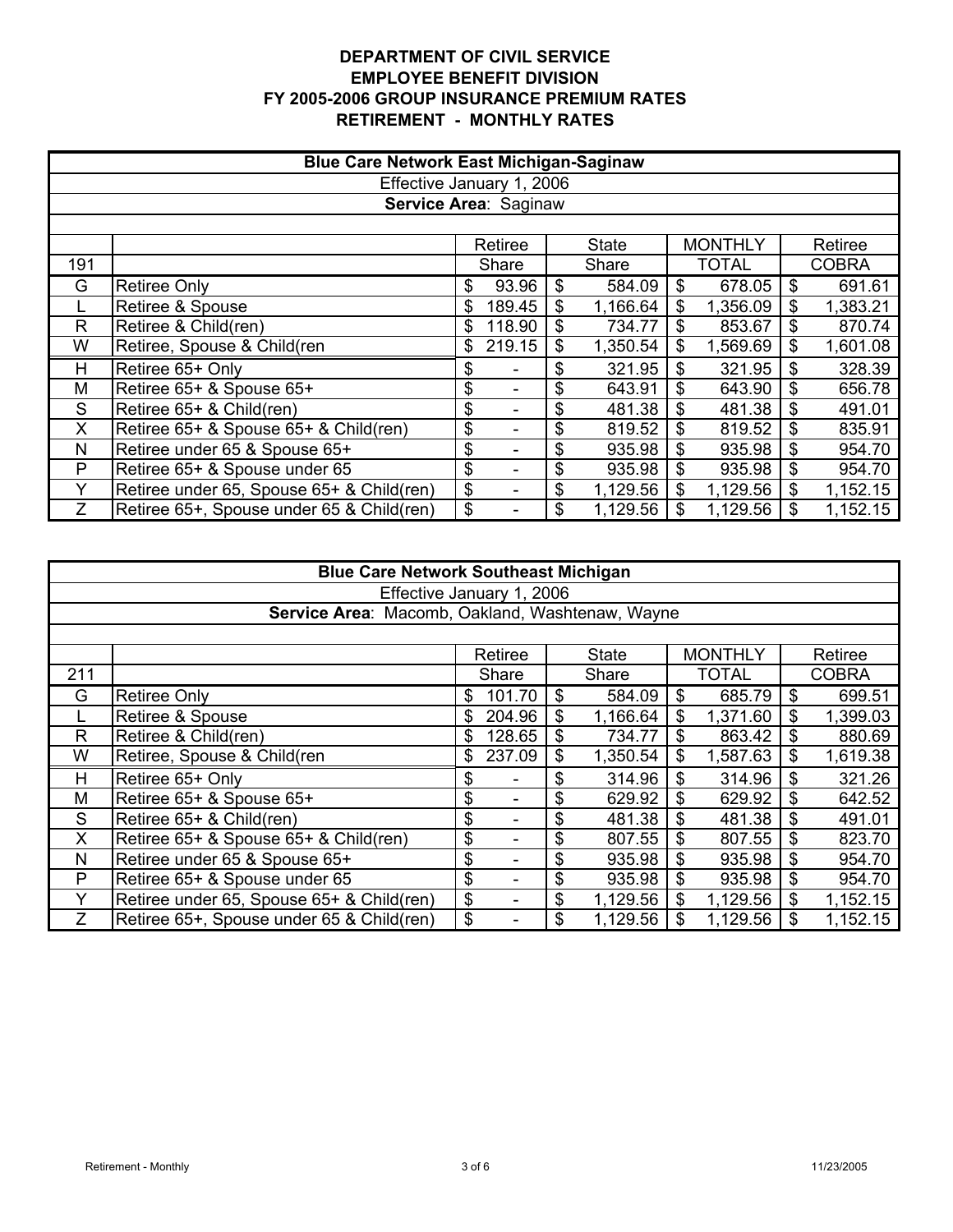|     | <b>Blue Care Network West Michigan-Great Lakes</b>                                     |    |        |    |          |    |          |    |          |  |  |  |  |
|-----|----------------------------------------------------------------------------------------|----|--------|----|----------|----|----------|----|----------|--|--|--|--|
|     | Effective January 1, 2006                                                              |    |        |    |          |    |          |    |          |  |  |  |  |
|     |                                                                                        |    |        |    |          |    |          |    |          |  |  |  |  |
|     | Service Area: Calhoun, Kalamazoo, Kent, Muskegon, Ottawa                               |    |        |    |          |    |          |    |          |  |  |  |  |
|     |                                                                                        |    |        |    |          |    |          |    |          |  |  |  |  |
|     | <b>MONTHLY</b><br>Retiree<br>Retiree<br><b>State</b>                                   |    |        |    |          |    |          |    |          |  |  |  |  |
| 311 | TOTAL<br><b>COBRA</b><br>Share<br>Share                                                |    |        |    |          |    |          |    |          |  |  |  |  |
| G   | 60.67<br>584.09<br>644.76<br>657.66<br><b>Retiree Only</b><br>\$<br>S<br>\$<br>\$      |    |        |    |          |    |          |    |          |  |  |  |  |
|     | \$<br>\$<br>1,289.51<br>\$<br>Retiree & Spouse<br>122.87<br>1,166.64<br>1,315.30<br>\$ |    |        |    |          |    |          |    |          |  |  |  |  |
| R   | Retiree & Child(ren)                                                                   | \$ | 77.62  |    | 734.77   | \$ | 812.39   | \$ | 828.64   |  |  |  |  |
| W   | Retiree, Spouse & Child(ren                                                            | \$ | 145.30 | \$ | 1,350.54 | \$ | 1,495.84 | \$ | 1,525.76 |  |  |  |  |
| H   | Retiree 65+ Only                                                                       | \$ |        | \$ | 272.89   | \$ | 272.89   | \$ | 278.35   |  |  |  |  |
| M   | Retiree 65+ & Spouse 65+                                                               | \$ |        | \$ | 545.78   | \$ | 545.78   | \$ | 556.70   |  |  |  |  |
| S   | Retiree 65+ & Child(ren)                                                               | \$ |        | \$ | 440.52   | \$ | 440.52   | \$ | 449.33   |  |  |  |  |
| X   | Retiree 65+ & Spouse 65+ & Child(ren)                                                  | \$ |        | \$ | 713.41   | \$ | 713.41   | \$ | 727.68   |  |  |  |  |
| N   | Retiree under 65 & Spouse 65+                                                          | \$ |        | \$ | 917.65   | \$ | 917.65   | \$ | 936.00   |  |  |  |  |
| P   | Retiree 65+ & Spouse under 65                                                          | \$ |        | \$ | 917.65   | \$ | 917.65   | \$ | 936.00   |  |  |  |  |
|     | Retiree under 65, Spouse 65+ & Child(ren)                                              | \$ |        | \$ | 1,085.28 | \$ | 1,085.28 | \$ | 1,106.99 |  |  |  |  |
| Z   | Retiree 65+, Spouse under 65 & Child(ren)                                              | \$ |        |    | 1,085.28 |    | 1,085.28 | \$ | 1,106.99 |  |  |  |  |

| <b>Health Alliance Plan</b>                                                                     |                                           |    |         |    |              |    |                |              |          |  |
|-------------------------------------------------------------------------------------------------|-------------------------------------------|----|---------|----|--------------|----|----------------|--------------|----------|--|
| Effective January 1, 2006                                                                       |                                           |    |         |    |              |    |                |              |          |  |
| Service Area: Genesee, Lapeer, Livingston, Macomb, Monroe, Oakland, St. Clair, Washtenaw, Wayne |                                           |    |         |    |              |    |                |              |          |  |
|                                                                                                 |                                           |    |         |    |              |    |                |              |          |  |
|                                                                                                 |                                           |    | Retiree |    | <b>State</b> |    | <b>MONTHLY</b> |              | Retiree  |  |
| 201                                                                                             |                                           |    | Share   |    | Share        |    | <b>TOTAL</b>   | <b>COBRA</b> |          |  |
| G                                                                                               | <b>Retiree Only</b>                       | \$ | 45.68   | \$ | 584.09       | S  | 629.77         | \$           | 642.37   |  |
|                                                                                                 | Retiree & Spouse                          | \$ | 92.90   | \$ | 1,166.64     | \$ | 1,259.54       | \$           | 1,284.73 |  |
| R                                                                                               | Retiree & Child(ren)                      | \$ | 58.74   | \$ | 734.77       | \$ | 793.51         | \$           | 809.38   |  |
| W                                                                                               | Retiree, Spouse & Child(ren               | \$ | 110.53  | \$ | 1,350.54     | \$ | 1,461.07       | \$           | 1,490.29 |  |
| H.                                                                                              | Retiree 65+ Only                          | \$ |         | \$ | 262.21       | \$ | 262.21         | \$           | 267.45   |  |
| M                                                                                               | Retiree 65+ & Spouse 65+                  | \$ |         | \$ | 524.42       | \$ | 524.42         | \$           | 534.91   |  |
| S                                                                                               | Retiree 65+ & Child(ren)                  | \$ |         | \$ | 425.95       | \$ | 425.95         | \$.          | 434.47   |  |
| X                                                                                               | Retiree 65+ & Spouse 65+ & Child(ren)     | \$ |         | \$ | 725.95       | \$ | 725.95         | \$           | 740.47   |  |
| N                                                                                               | Retiree under 65 & Spouse 65+             | \$ |         | \$ | 891.98       | \$ | 891.98         | \$           | 909.82   |  |
| P                                                                                               | Retiree 65+ & Spouse under 65             | \$ |         | \$ | 891.98       | \$ | 891.98         | \$           | 909.82   |  |
| Y                                                                                               | Retiree under 65, Spouse 65+ & Child(ren) | \$ |         | \$ | 1,093.51     | \$ | 1,093.51       | \$           | 1,115.38 |  |
| Ζ                                                                                               | Retiree 65+, Spouse under 65 & Child(ren) | \$ |         | \$ | 1,093.51     | \$ | 1,093.51       | \$           | 1,115.38 |  |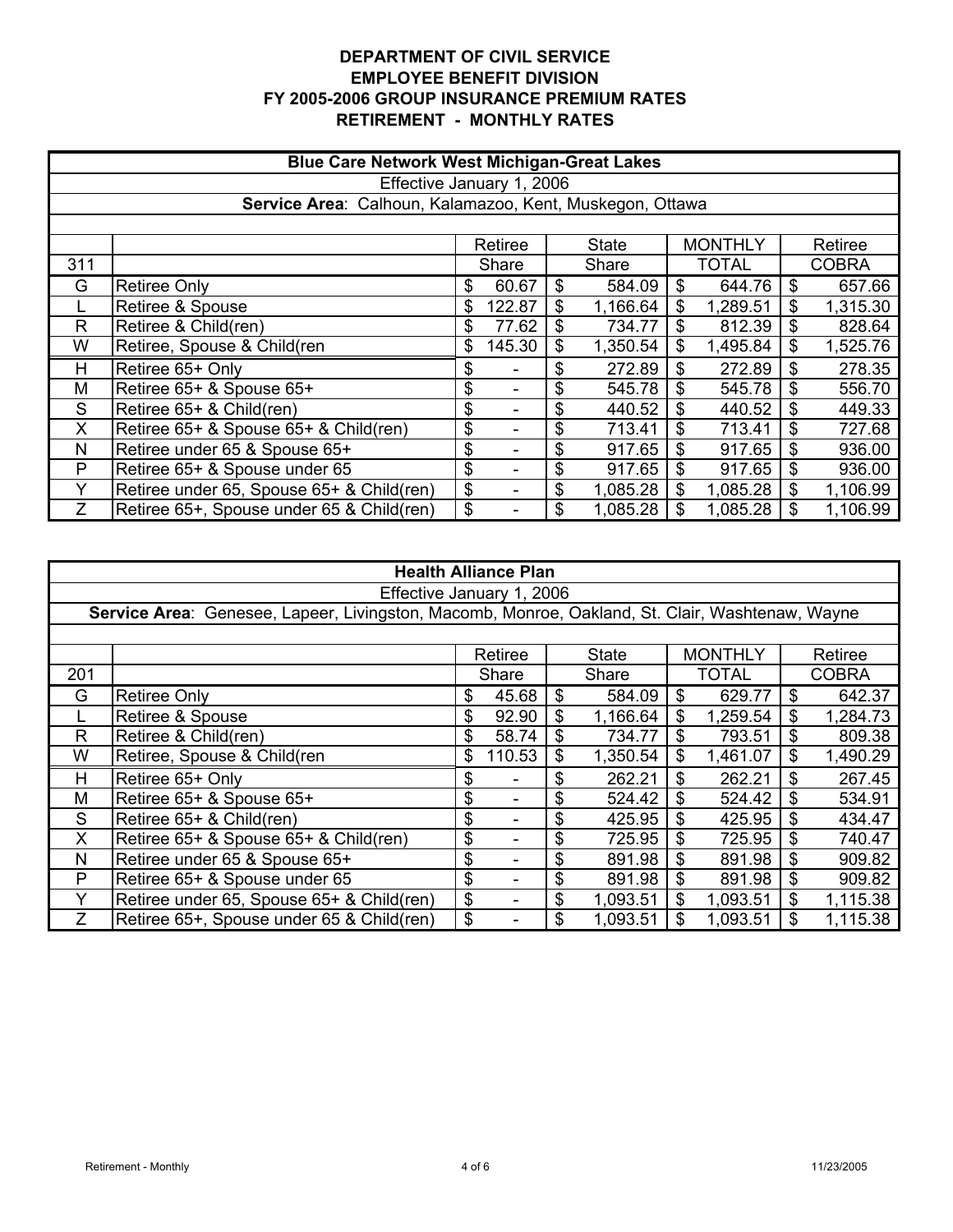| <b>HealthPlus</b>                         |                                                      |    |        |    |          |    |              |    |              |  |
|-------------------------------------------|------------------------------------------------------|----|--------|----|----------|----|--------------|----|--------------|--|
| Effective January 1, 2006                 |                                                      |    |        |    |          |    |              |    |              |  |
| Service Area: Genesee, Lapeer, Shiawassee |                                                      |    |        |    |          |    |              |    |              |  |
|                                           |                                                      |    |        |    |          |    |              |    |              |  |
|                                           | <b>MONTHLY</b><br>Retiree<br>Retiree<br><b>State</b> |    |        |    |          |    |              |    |              |  |
| 622                                       |                                                      |    | Share  |    | Share    |    | <b>TOTAL</b> |    | <b>COBRA</b> |  |
| G                                         | <b>Retiree Only</b>                                  | \$ | 72.64  | \$ | 584.09   | \$ | 656.73       | \$ | 669.86       |  |
|                                           | Retiree & Spouse                                     | \$ | 146.82 | \$ | 1,166.64 | \$ | 1,313.46     | \$ | 1,339.73     |  |
| R.                                        | Retiree & Child(ren)                                 | \$ | 92.71  | \$ | 734.77   | \$ | 827.48       | \$ | 844.03       |  |
| W                                         | Retiree, Spouse & Child(ren                          | \$ | 173.07 | \$ | 1,350.54 | \$ | 1,523.61     | \$ | 1,554.08     |  |
| H                                         | Retiree 65+ Only                                     | \$ |        | \$ | 269.25   | \$ | 269.25       | \$ | 274.64       |  |
| M                                         | Retiree 65+ & Spouse 65+                             | \$ |        | \$ | 538.50   | \$ | 538.50       | \$ | 549.27       |  |
| S                                         | Retiree 65+ & Child(ren)                             | \$ | 93.23  | \$ | 481.38   | \$ | 574.61       | \$ | 586.10       |  |
| X                                         | Retiree 65+ & Spouse 65+ & Child(ren)                | \$ | 6.36   | \$ | 837.50   | \$ | 843.86       | \$ | 860.74       |  |
| N                                         | Retiree under 65 & Spouse 65+                        | \$ |        | \$ | 925.98   | \$ | 925.98       | \$ | 944.50       |  |
| P                                         | Retiree 65+ & Spouse under 65                        | \$ |        | \$ | 925.98   | \$ | 925.98       | \$ | 944.50       |  |
| Υ                                         | Retiree under 65, Spouse 65+ & Child(ren)            | \$ | 6.57   | \$ | 1,129.56 | \$ | 1,136.13     | \$ | 1,158.85     |  |
| Ζ                                         | Retiree 65+, Spouse under 65 & Child(ren)            | \$ | 6.57   |    | 1,129.56 | S  | 1,136.13     | \$ | 1,158.85     |  |

The following HMO's are not available to retirees or spouse who are Medicare eligible or will become Medicare eligible by September 30, 2006.

| <b>Care Choices</b>       |                             |                                           |       |       |          |              |          |              |          |  |
|---------------------------|-----------------------------|-------------------------------------------|-------|-------|----------|--------------|----------|--------------|----------|--|
| Effective January 1, 2006 |                             |                                           |       |       |          |              |          |              |          |  |
|                           |                             |                                           |       |       |          |              |          |              |          |  |
|                           |                             | <b>MONTHLY</b><br>Retiree<br><b>State</b> |       |       |          |              |          | Retiree      |          |  |
| 444                       |                             | Share                                     |       | Share |          | <b>TOTAL</b> |          | <b>COBRA</b> |          |  |
| G                         | Retiree Only                |                                           | 41.21 |       | 584.09   | S            | 625.30   |              | 637.81   |  |
|                           | Retiree & Spouse            | S                                         | 83.96 |       | 1,166.64 | S            | 1,250.60 | S            | 1,275.61 |  |
| R                         | Retiree & Child(ren)        | S                                         | 52.86 |       | 734.77   | \$.          | 787.63   | S            | 803.38   |  |
| W                         | Retiree, Spouse & Child(ren | S                                         | 97.21 |       | 1,350.54 |              | 1,447.75 |              | 1,476.71 |  |

|                 | <b>M-Care</b>               |        |         |       |              |              |                |              |          |  |
|-----------------|-----------------------------|--------|---------|-------|--------------|--------------|----------------|--------------|----------|--|
|                 | Effective January 1, 2006   |        |         |       |              |              |                |              |          |  |
|                 |                             |        |         |       |              |              |                |              |          |  |
| <b>CPP Code</b> |                             |        | Retiree |       | <b>State</b> |              | <b>MONTHLY</b> |              | Retiree  |  |
| 777             |                             |        | Share   | Share |              | <b>TOTAL</b> |                | <b>COBRA</b> |          |  |
| G               | <b>Retiree Only</b>         | Φ      |         |       | 515.40       |              | 515.40         | \$           | 525.71   |  |
|                 | <b>Retiree &amp; Spouse</b> | c<br>J |         |       | 1,030.80     |              | 1,030.80       | S            | 1,051.42 |  |
|                 | Retiree & Child(ren)        | \$     |         |       | 649.40       |              | 649.40         | S            | 662.39   |  |
| W               | Retiree, Spouse & Child(ren | c<br>æ |         |       | 1,193.15     |              | 1,193.15       |              | 1,217.01 |  |